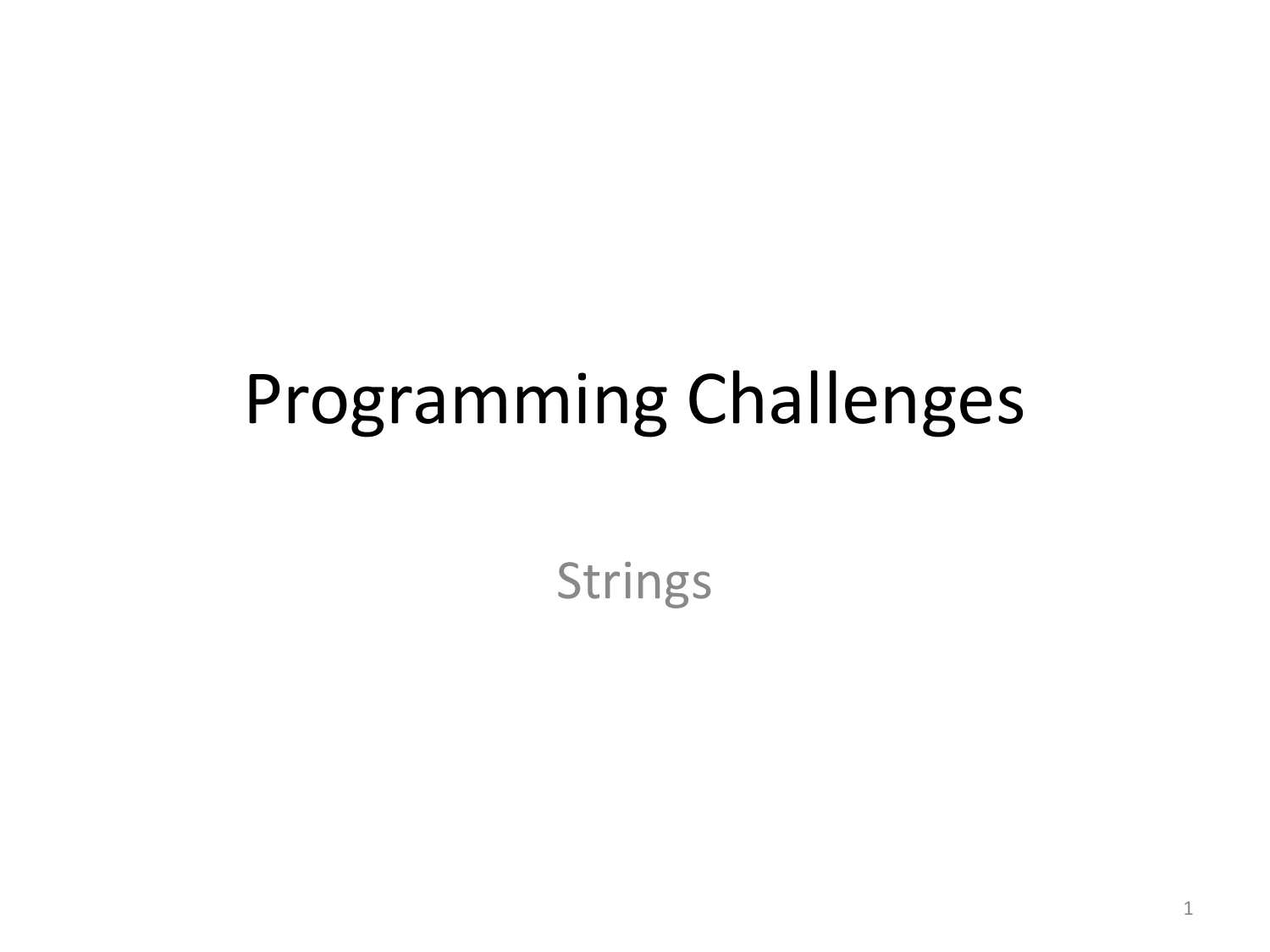• Character Codes (ASCII)

| o   | NUL.   |     | SOH |     | <b>STX</b>      | 3   | ETX        | 4   | EOT |     | ENQ        | 6   | ACK       |     | <b>BEL</b> |
|-----|--------|-----|-----|-----|-----------------|-----|------------|-----|-----|-----|------------|-----|-----------|-----|------------|
| 8.  | BS     | 9   | HT  | 10  | NL              |     | Vľ         | 12  | NР  | 13  | CR.        | 14  | SO        | 15  | SI         |
| 16  | DLE.   | 17  | DC1 | 18  | DC <sub>2</sub> | 19  | DC3        | 20  | DC4 | 21  | <b>NAK</b> | 22  | SYN       | 23  | ETB        |
| 24  | CAN    | 25  | EM  | 26  | <b>SUB</b>      | 27  | <b>ESC</b> | 28  | FS  | 29  | GS         | 30  | RS        | 31  | US         |
| 32  | SP     | 33  |     | 34  |                 | 35  | #          | 36  |     | 37  | X.         | 38  | æ.        | 39  |            |
| 40  |        | 41  |     | 42  |                 | 43  | ÷          | 44  |     | 45  |            | 46  |           | 47  |            |
| 48  |        | 49  |     | 50  |                 | 51  | 3          | 52  |     | 53  |            | 54  | 6         | 55  |            |
| 56  | 8      | 57  | 9   | 58  |                 | 50  |            | 60  | €   | 61  | ÷          | 62  | ⋗         | 63  |            |
| 64  |        | 65  | A   | 66  | в               | 67  |            | 68  | D   | 69  | E          | 70  | F         | 71  | G          |
| 72  | @<br>H | 73. |     | 74  |                 | 75  | ĸ          | 76  |     | 77  | М          | 78  | N         | 79  | ο          |
| 80  | P      | 81  |     | 82  | R               | 83  | s          | 84  | т   | 85  | U          | 86  | v         | 87  | W          |
| 88  | x      | 89  |     | 90  | z               | 91  |            | 92  |     | 93  |            | 94  | e.        | 95  |            |
| 96  |        | 97  | а   | 98  | h               | 99  | c          | 100 | đ   | 101 | e          | 102 | f         | 103 | E          |
| 104 | h      | 105 |     | 106 |                 | 107 | k          | 108 |     | 109 | m          | 110 | п         | 111 |            |
| 112 | D      | 113 | q   | 114 |                 | 115 | s.         | 116 |     | 117 | u          | 118 | w         | 119 | w          |
| 120 |        | 121 |     | 122 |                 | 123 |            | 124 |     | 125 |            | 126 | <b>PM</b> | 127 | <b>DEL</b> |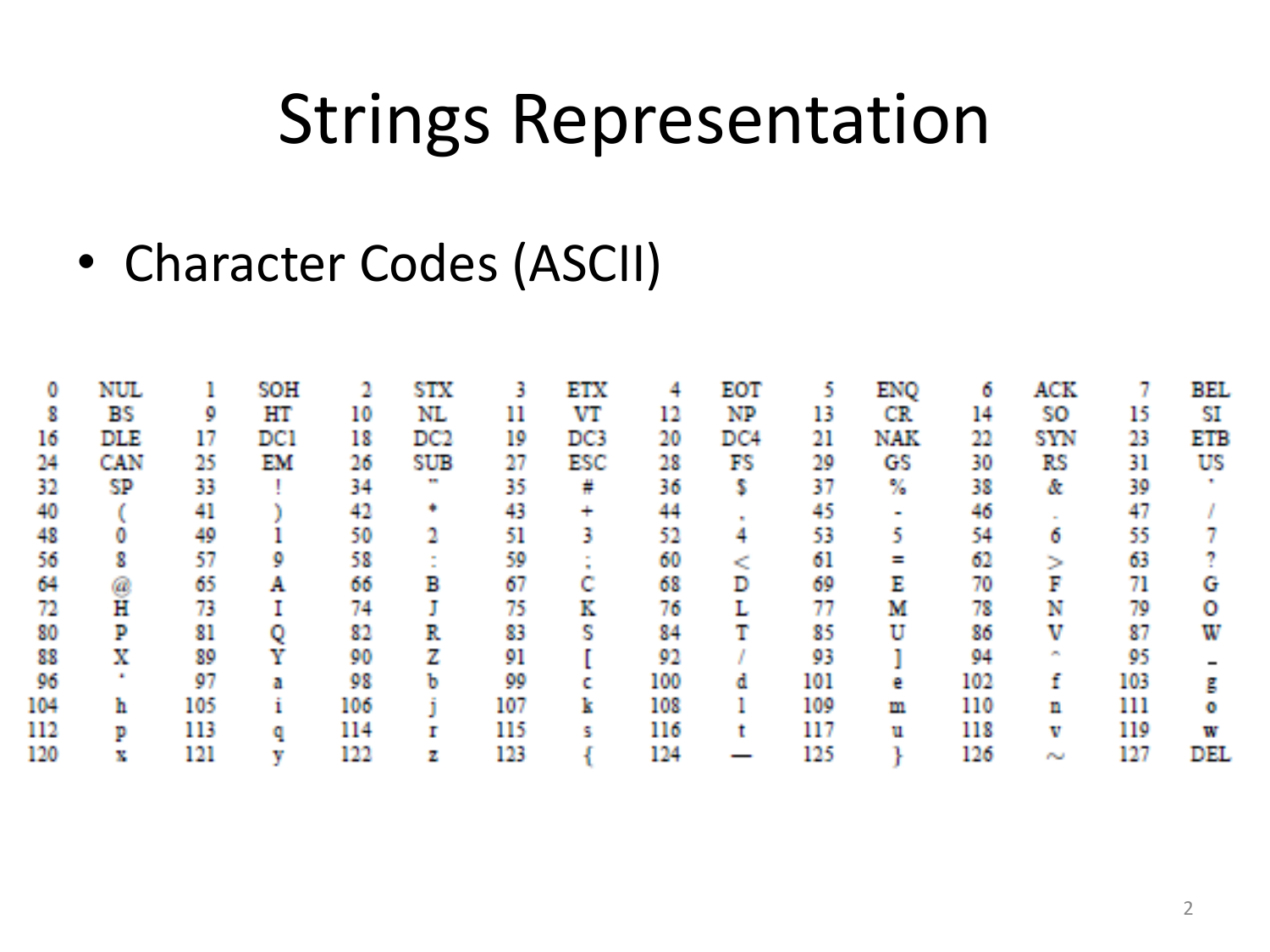- Characters properties:
	- All non-printable characters have either the first three bits as zero or all seven lowest bits as one.
	- Both the upper- and lowercase letters and the numerical digits appear sequentially.
	- Converting a character (say, "I") to its rank.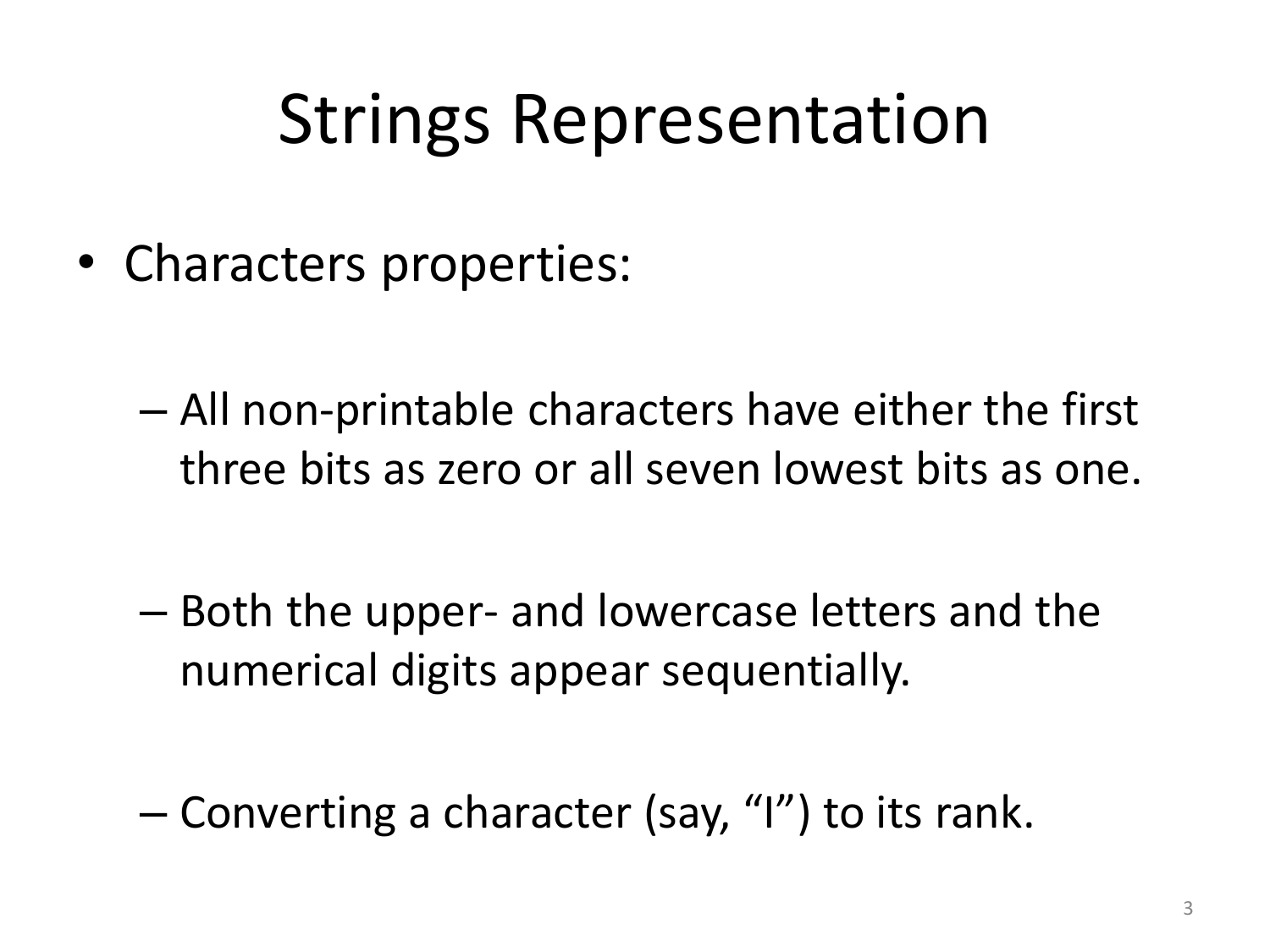- Characters properties:
	- Converting character (say "C") from upper- to lowercase.
	- The character code tells us what will happen when naively sorting text files.
	- Non-printable character codes for new-line (10) and carriage return (13).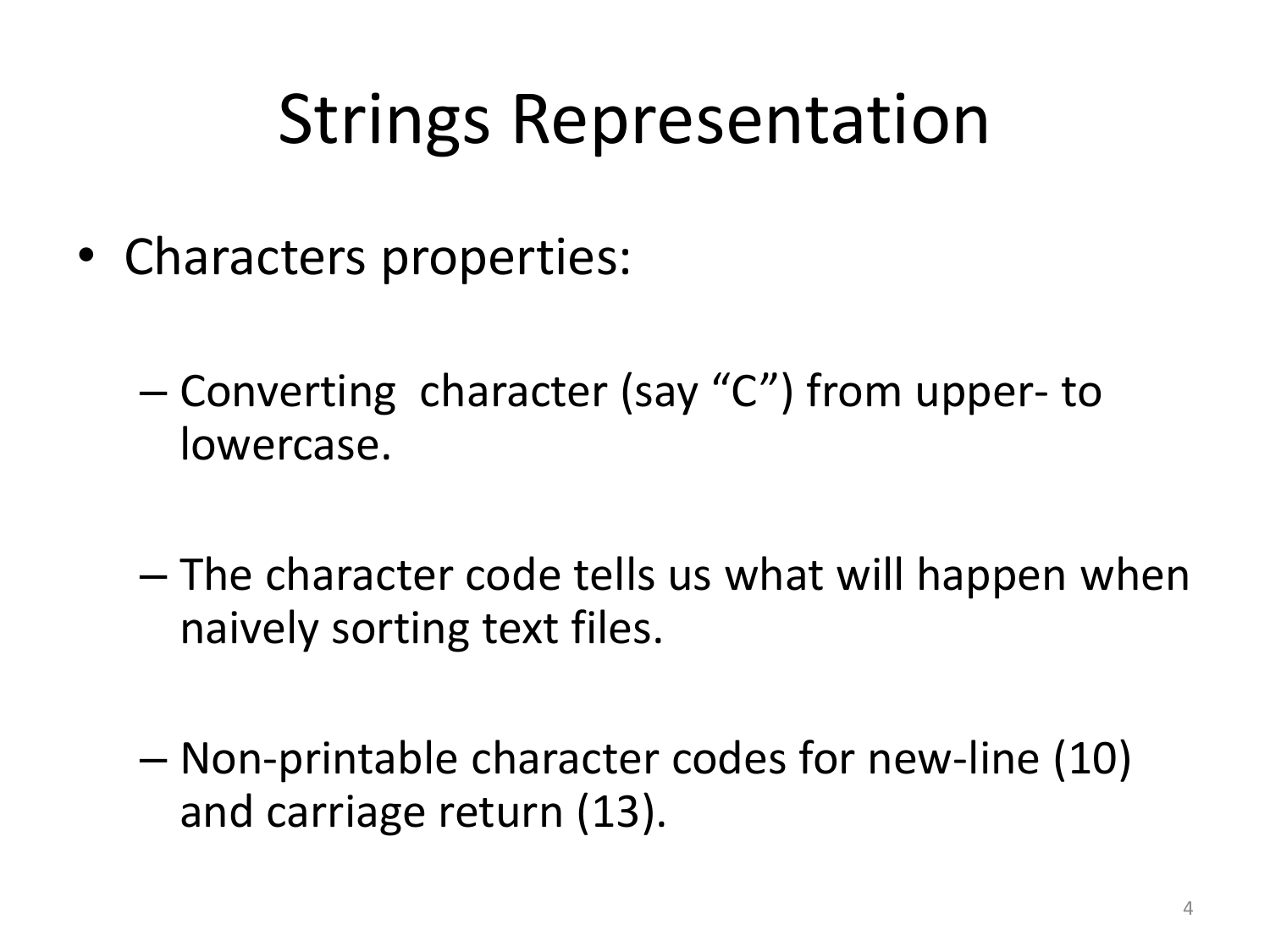- ASCII and Unicode:
	- C/C++, Pascal

– JAVA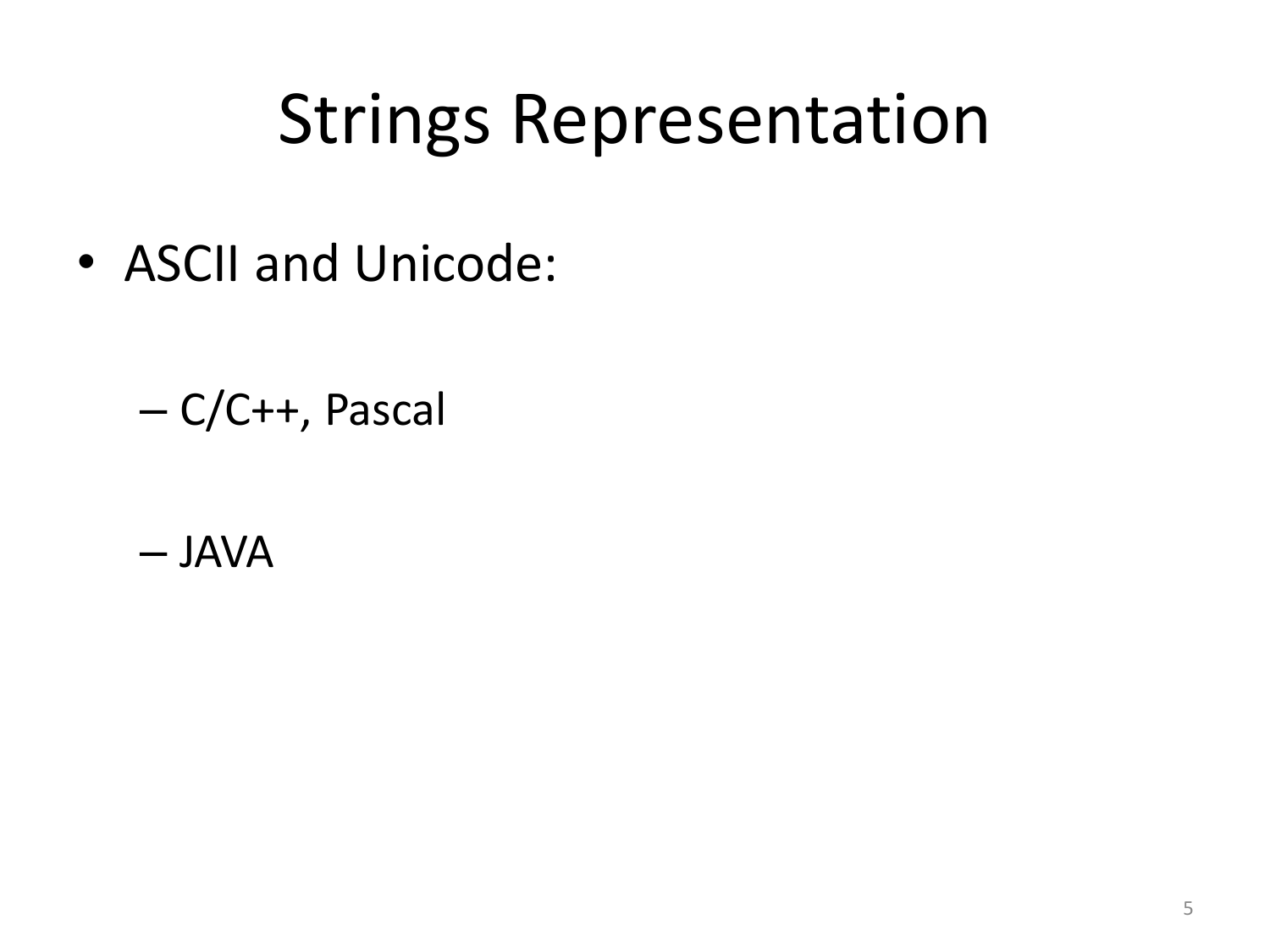- Which String Representation?
	- Which uses the least amount of space?
	- Which constrains the content of the strings which can possibly be represented?
	- Which allow constant-time access to the ith character?
	- Which allow efficient checks for out-of-bounds errors?
	- Which allow efficient deletion or insertion?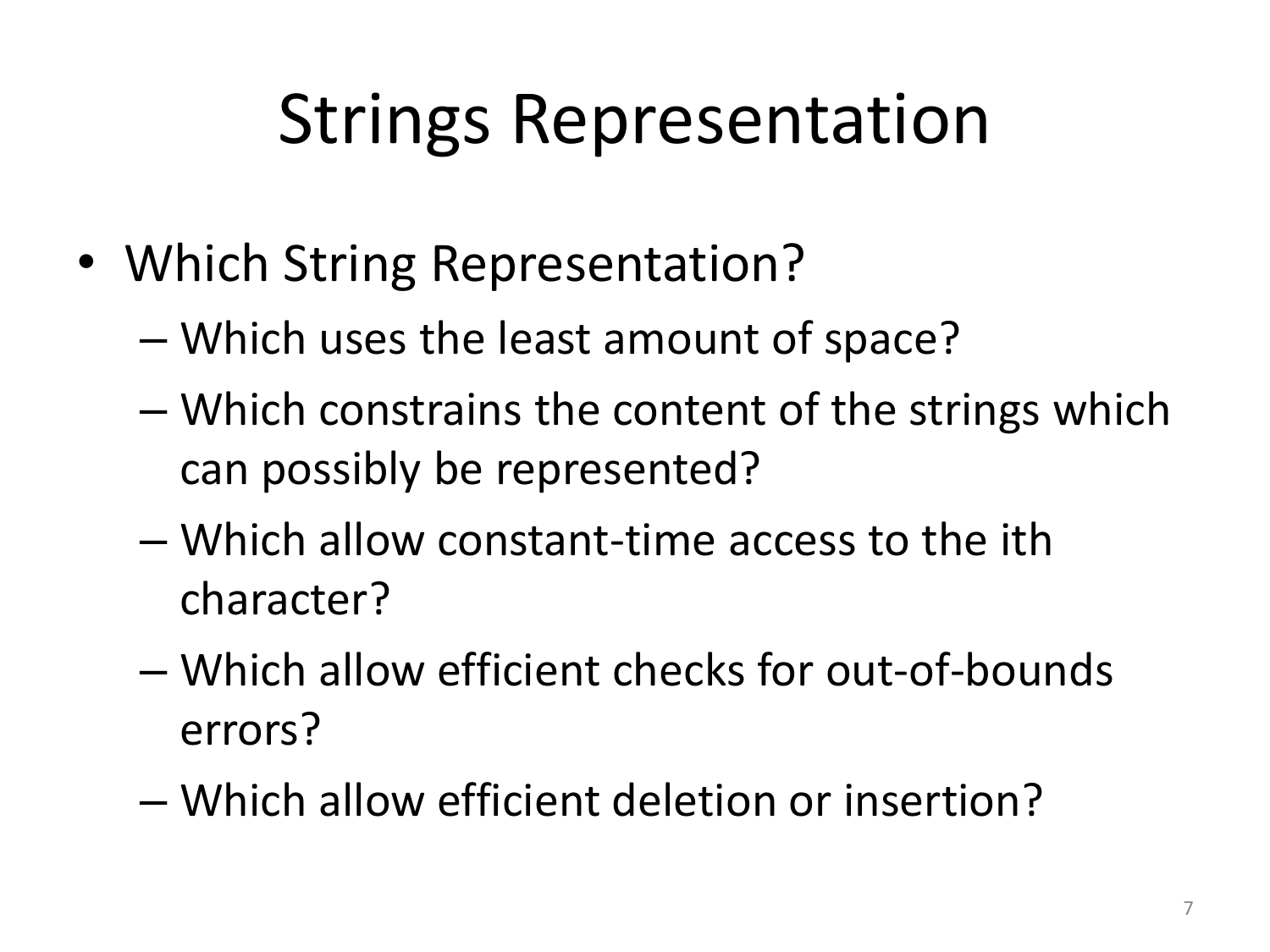### Strings Operations

- Searching for Patterns:
	- Brute Force ?
	- Using algorithms ( Boyer–Moore–Horspool , KMP) ?
	- What is the complexity ?
	- Should we use them ?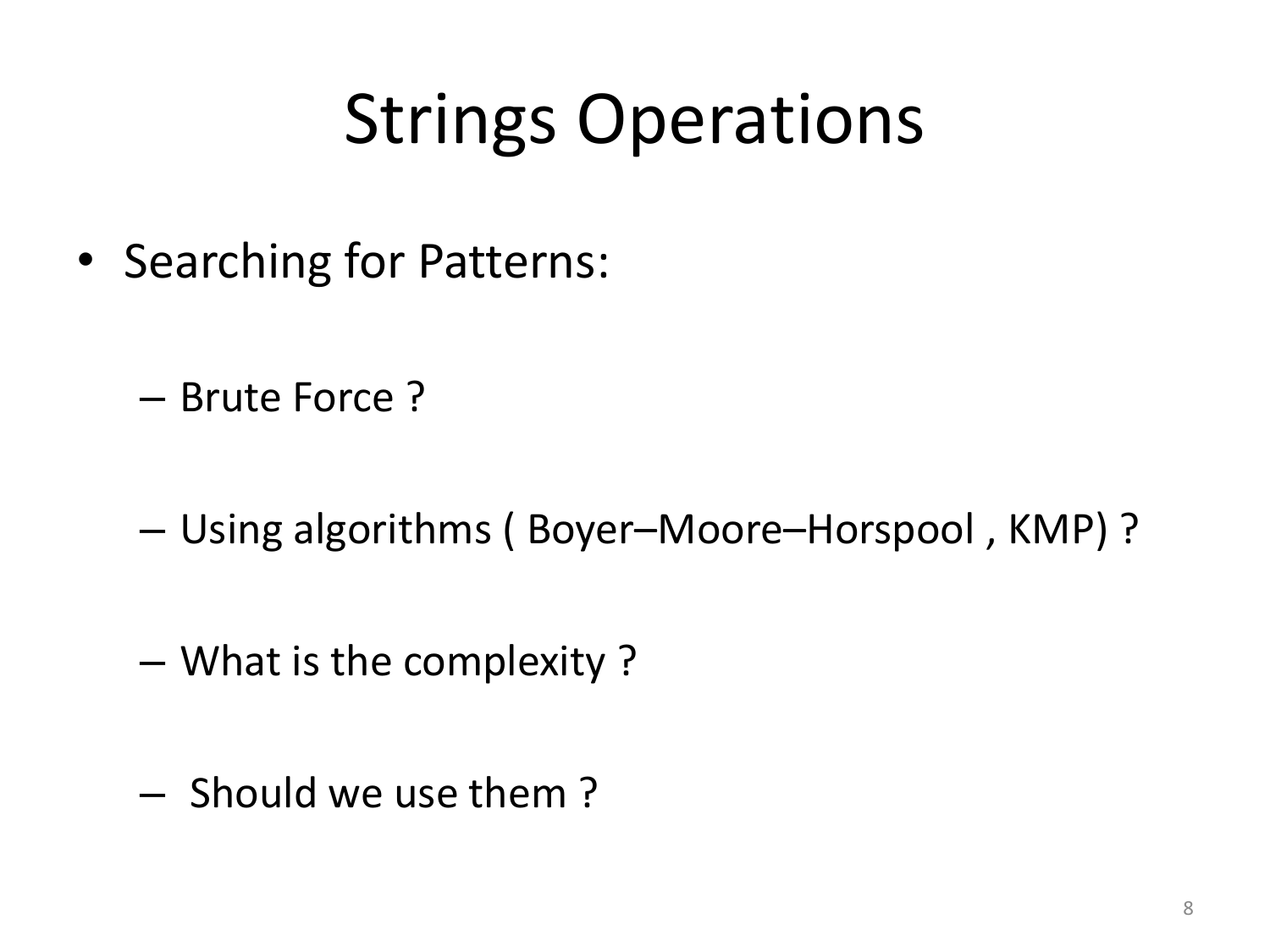#### C Characters

- #include <cctype> /\* include the character library \*/
- int isalpha(int c);  $/*$  true if c is either upper or lower case  $*/$
- int isupper(int c);  $/*$  true if c is upper case  $*/$
- int islower(int c);  $/*$  true if c is lower case  $*/$
- int isdigit(int c);  $\frac{1}{2}$  true if c is a numerical digit (0-9)  $\frac{1}{2}$
- int ispunct(int c);  $\ell^*$  true if c is a punctuation symbol  $\ell$
- int isxdigit(int c); /\* true if c is a hexadecimal digit (0-9,A-F) \*/
- int isprint(int c);  $/*$  true if c is any printable character  $*/$
- int toupper(int c);
- int tolower(int c);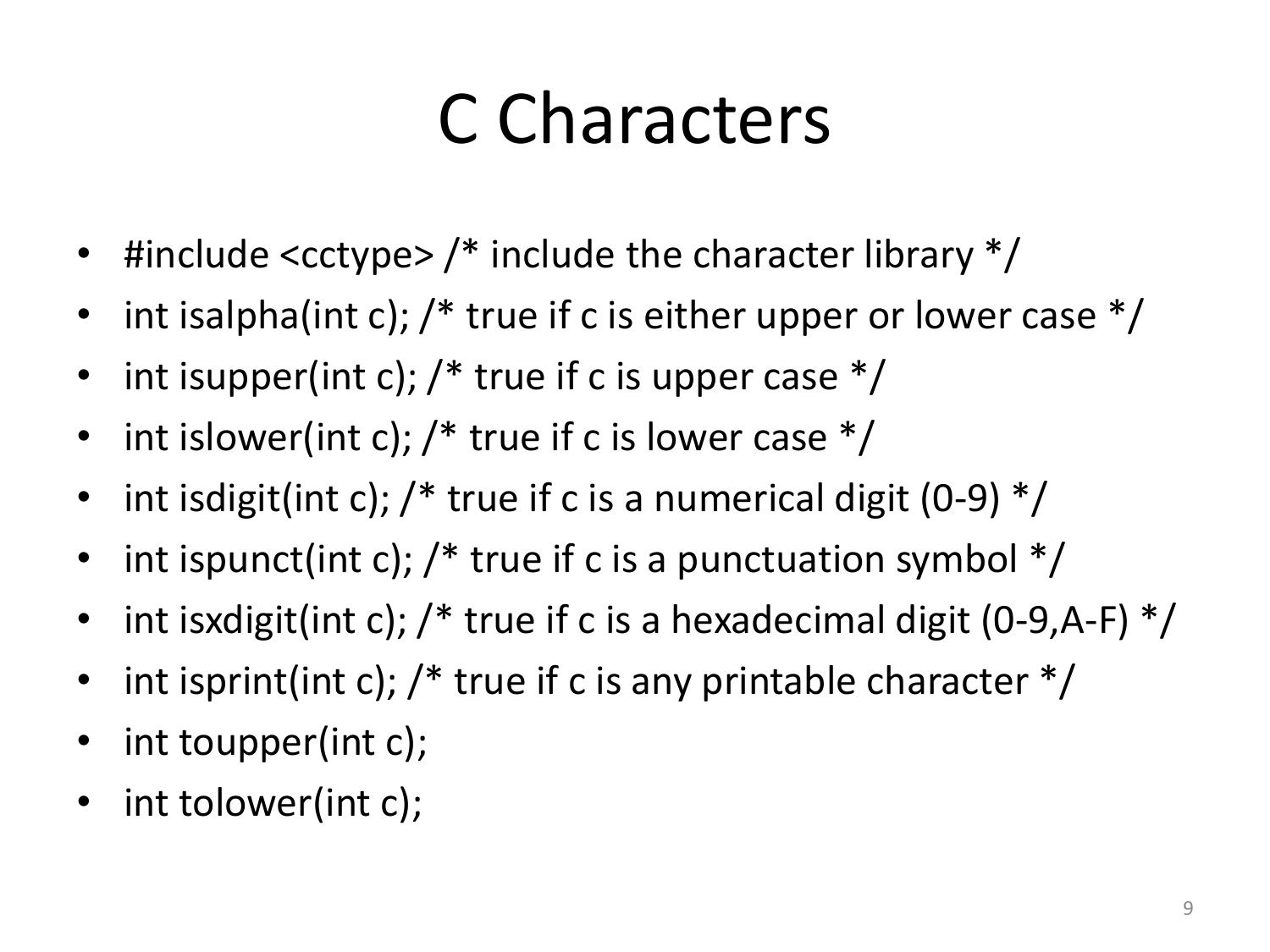## C Strings

- #include <cstring>  $/*$  include the string library  $*/$
- char \*strcat(char \*dst, const char \*src);
- int strcmp(const char \*s1, const char \*s2);
- char \*strcpy(char \*dst, const char \*src);
- size t strlen(const char \*s);
- char \*strstr(const char \*s1, const char \*s2); /\* search for s2 in  $s1 * /$
- char \*strtok(char \*s1, const char \*s2); /\* iterate words in s1 \*/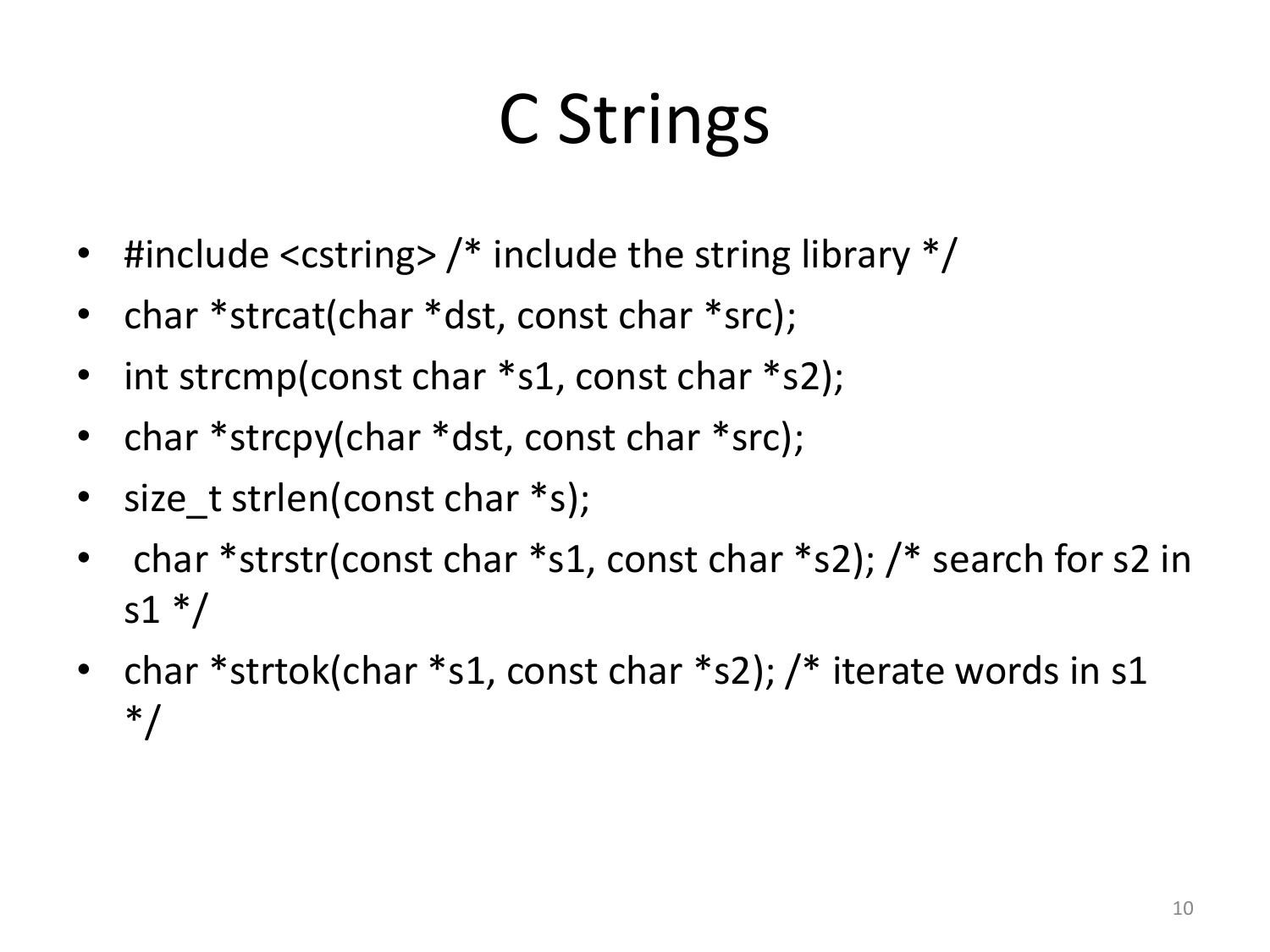#### C++ Strings

- #include <string>
- string::size()
- string::empty()  $/*$  is it empty  $*/$
- string::c\_str()
- string::operator  $[$ ](size\_type i)  $/*$  access the ith character  $*/$
- string::append(s) /\* append to string \*/
- string::erase(n,m) /\* delete a run of characters  $*/$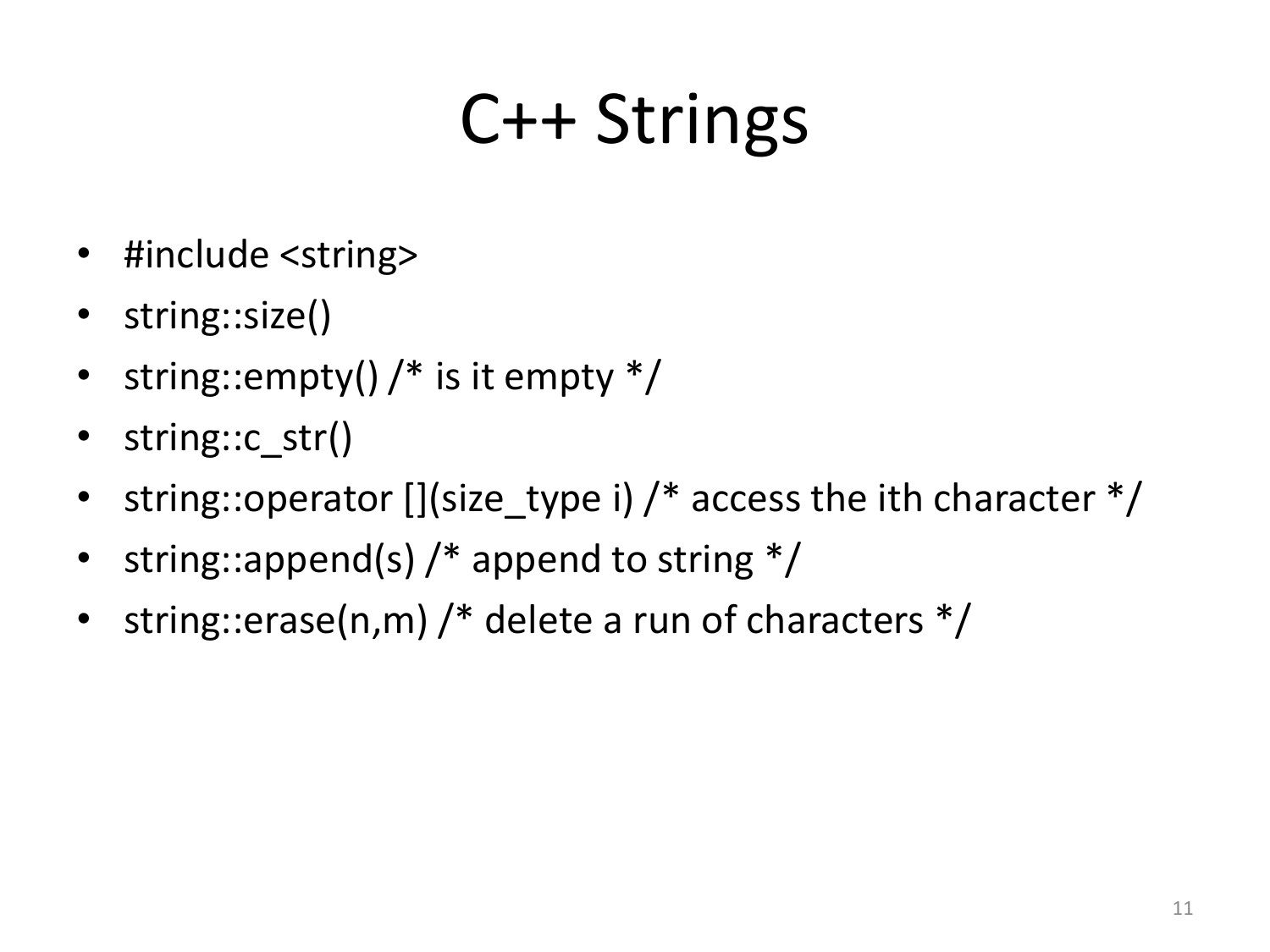## C++ Strings

- #include <string>
- string::insert(size\_type n, const string&s) /\* insert string s at n \*/
- string::find(s)
- string::rfind(s)  $/*$  search left or right for the given string  $*/$
- string::first()
- string::last() /\* get characters, also there are iterators  $*/$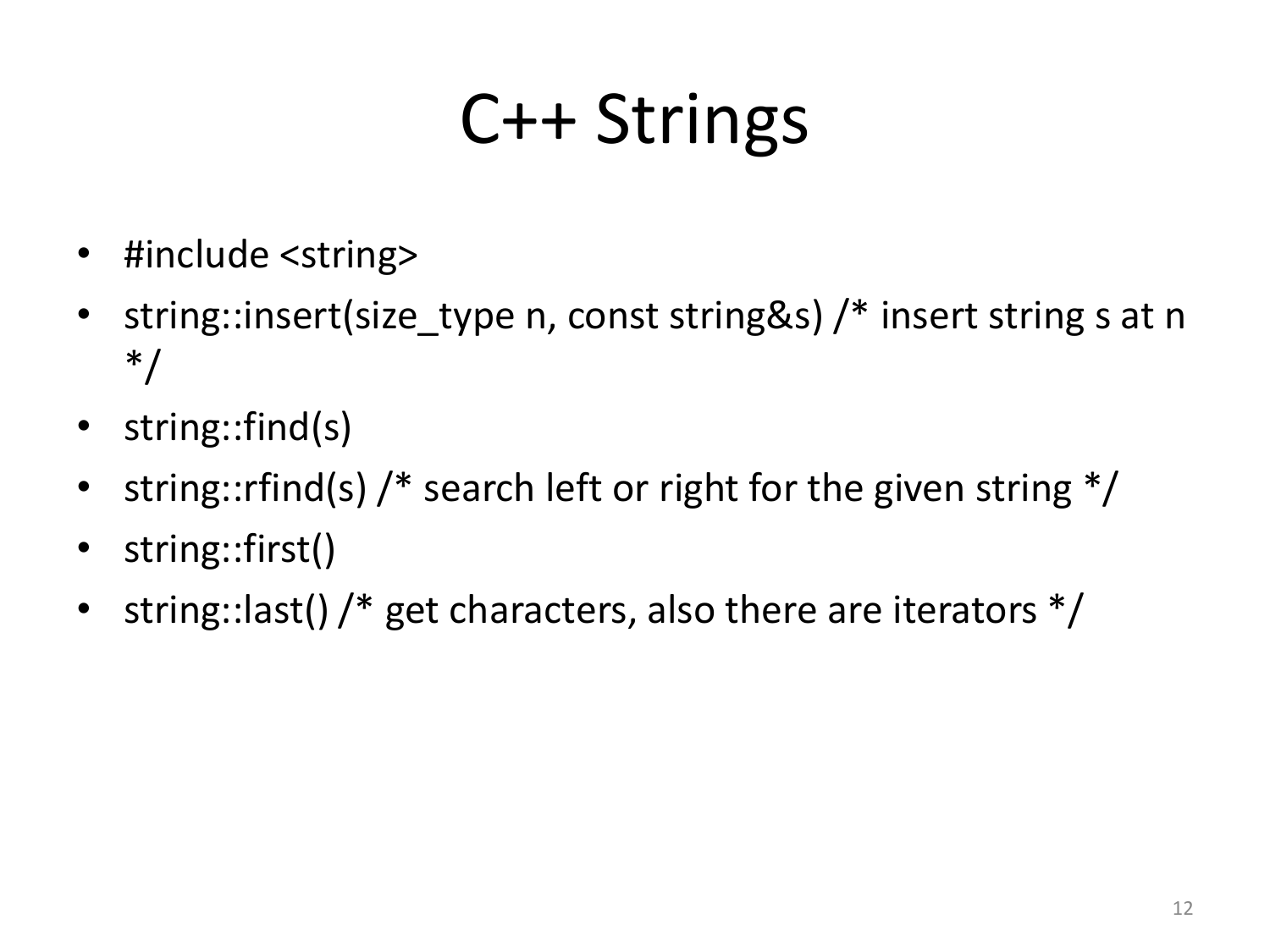#### *WERTYU*

#### **PC/UVa IDs:** 110301/10082, **Popularity:** A, **Success rate:** high **Level:** 1

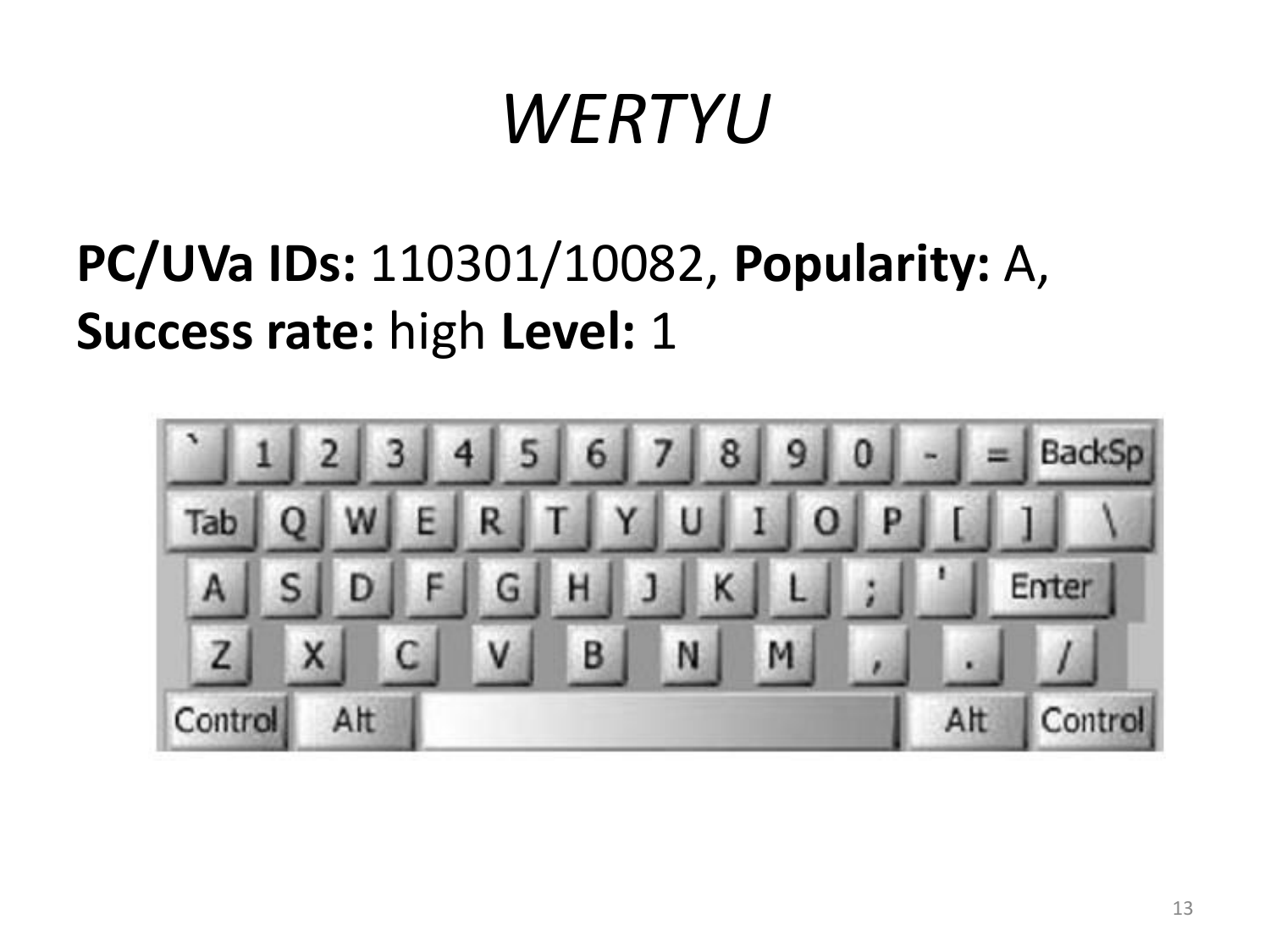## *WERTYU*

A common typing error is to place your hands on the keyboard one row to the right of the correct position. Then "Q" is typed as "W" and "J" is typed as "K" and so on.

Your task is to decode a message typed in this manner.

#### *Input*

Input consists of several lines of text. Each line may contain digits, spaces, uppercase letters (except "Q", "A", "Z"), or punctuation shown above  $\lceil$  except back-quote ('). Keys labeled with words [Tab, BackSp, Control, etc.] are not represented in the input.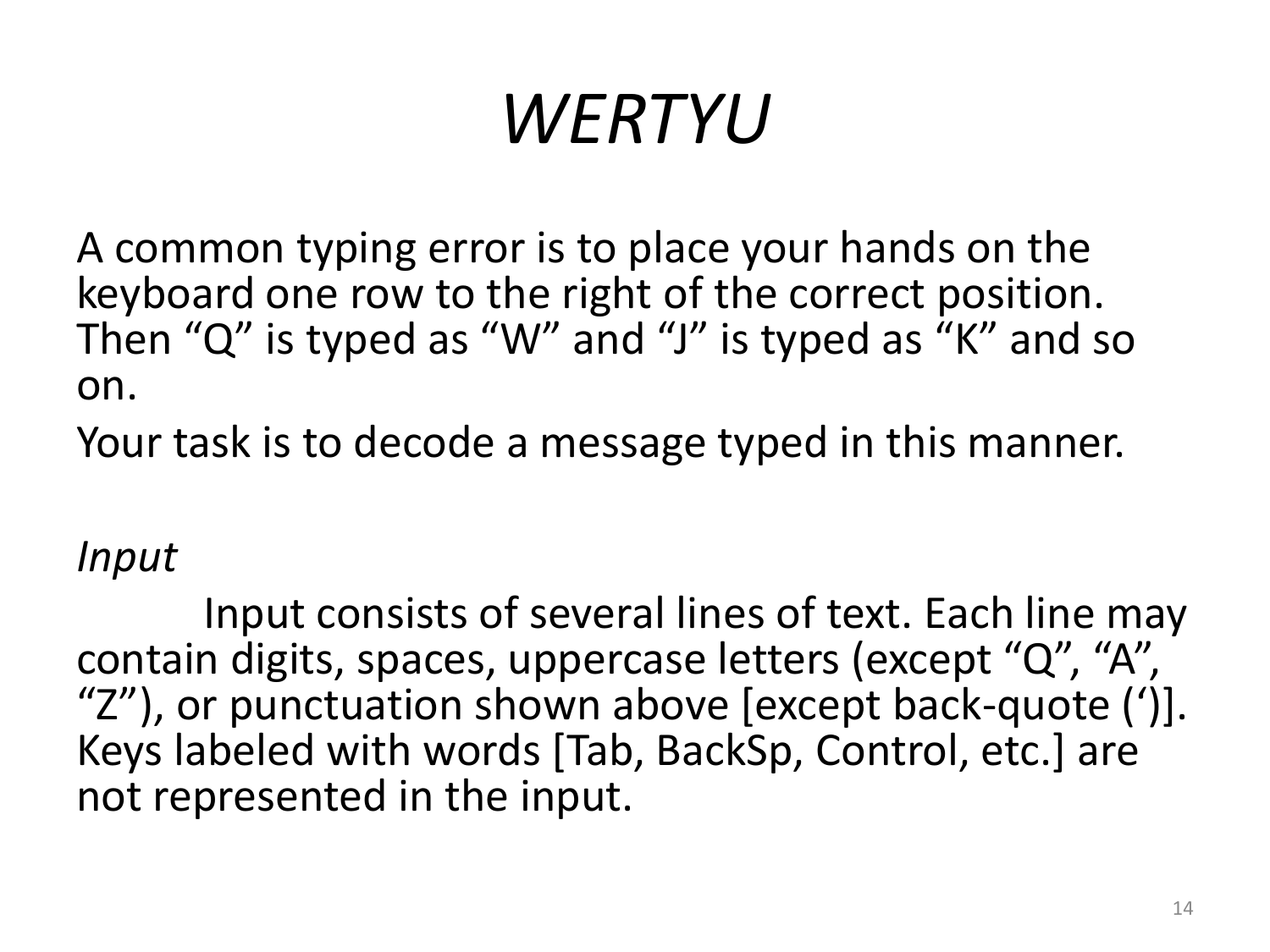## *WERTYU*

- *Output*
- You are to replace each letter or punctuation symbol by the one immediately to its left on the QWERTY keyboard shown above. Spaces in the input should be echoed in the output.
- *Sample Input* O S, GOMR YPFSU/
- *Sample Output* I AM FINE TODAY.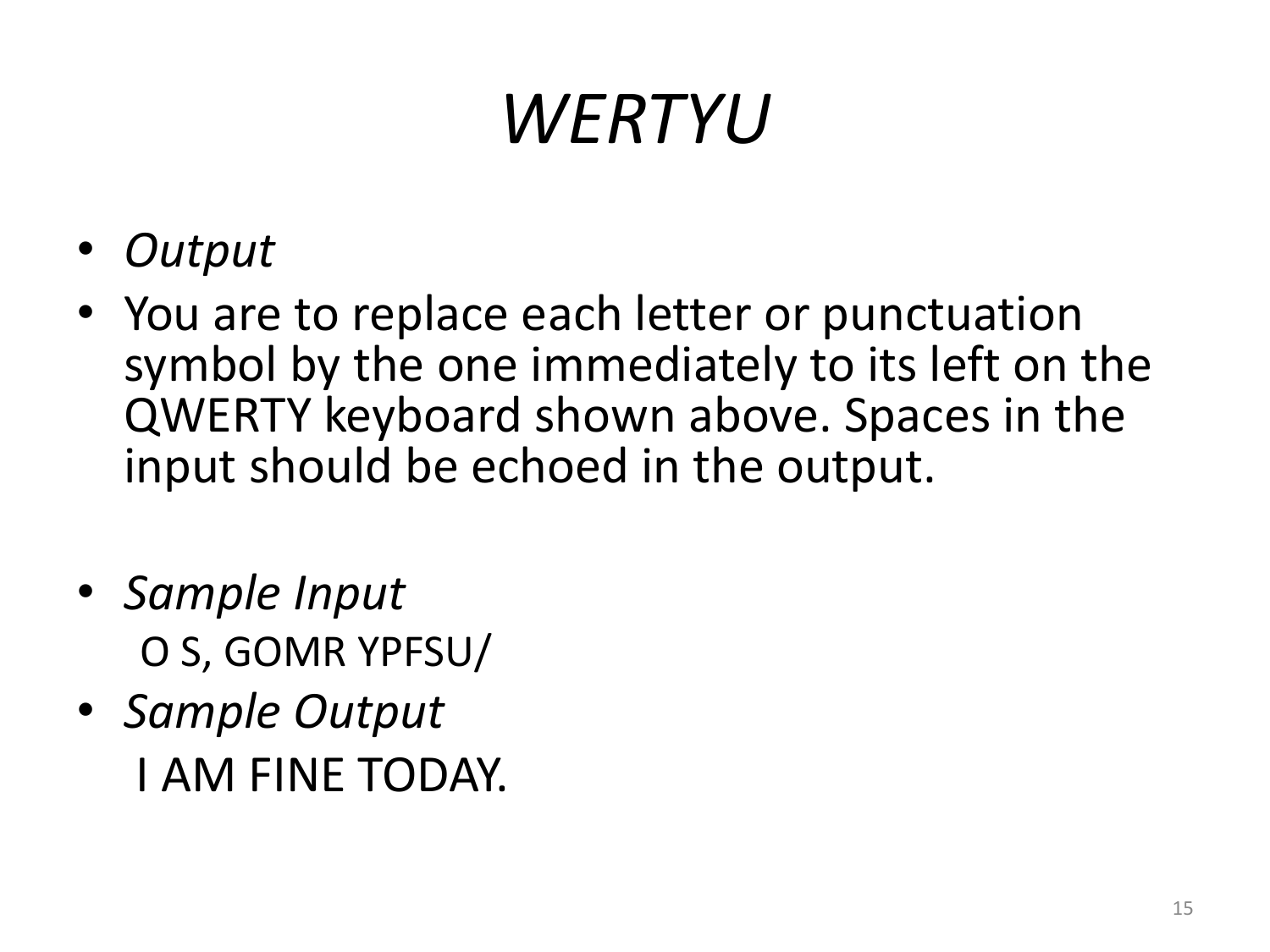## Sorting

- Sorting Applications?
	- *Uniqueness Testing*
	- *Deleting Duplicates*
	- *Median/Selection*
	- *Contest Scoreboard*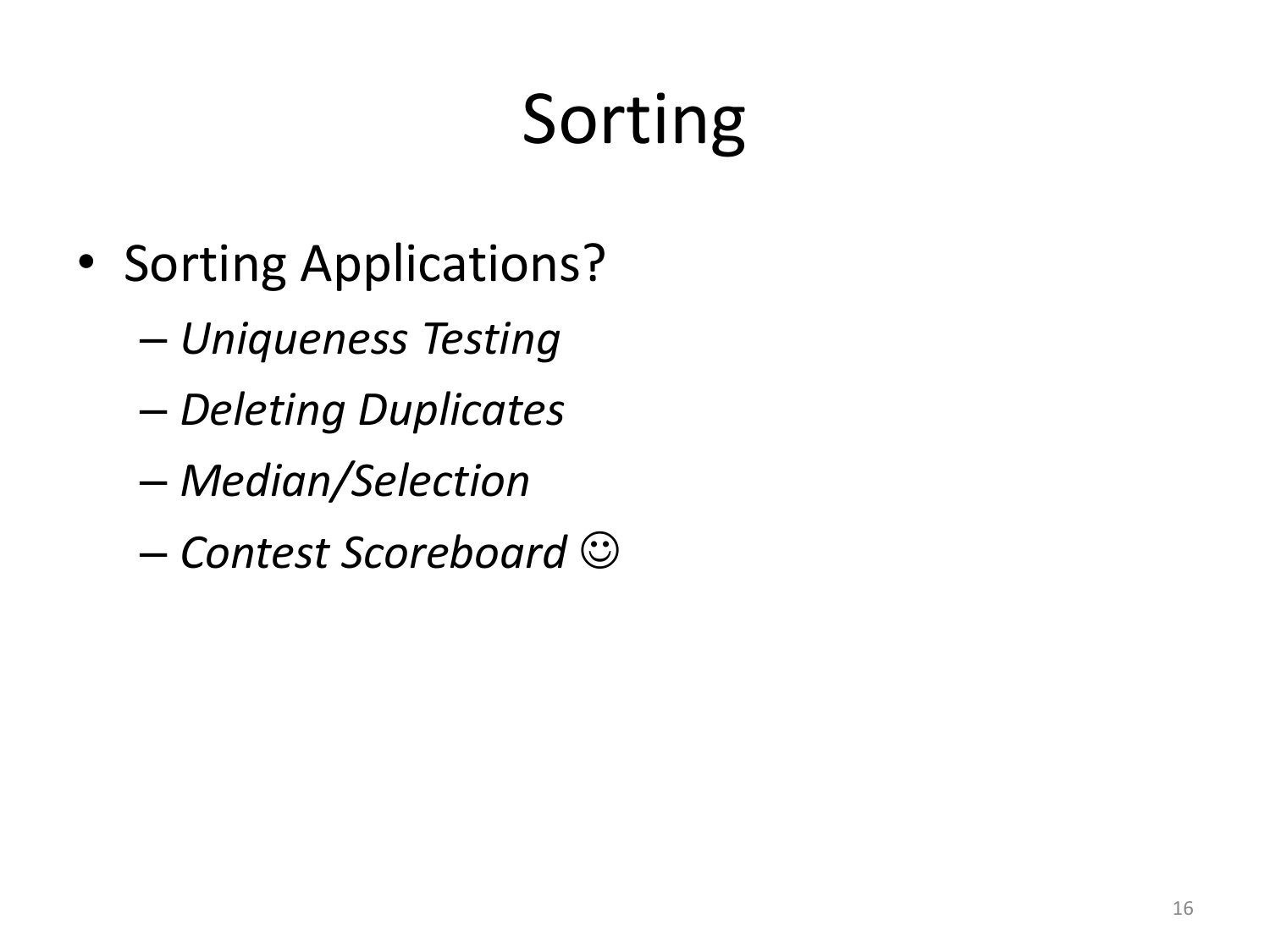## Sorting

- Basic Sorting Algorithms:
	- *Selection Sort*
	- *Heap Sort*
	- *Bubble Sort*
	- *Insertion Sort*
	- *Quick Sort*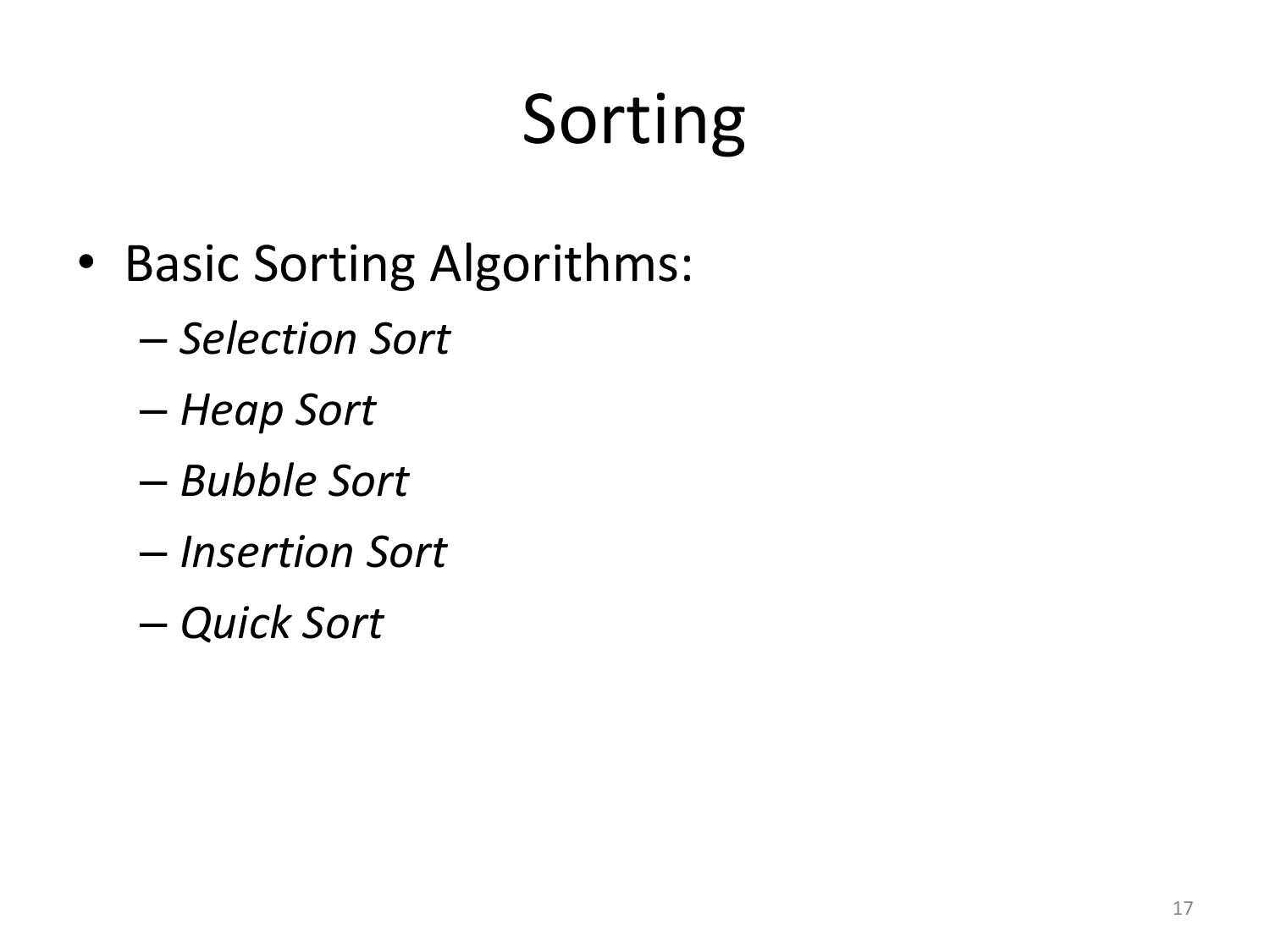## Sorting

• Multi-criteria Sorting:

- –How can we break ties in sorting using multiple criteria?
- Using complex compare functions
- Stable Sorting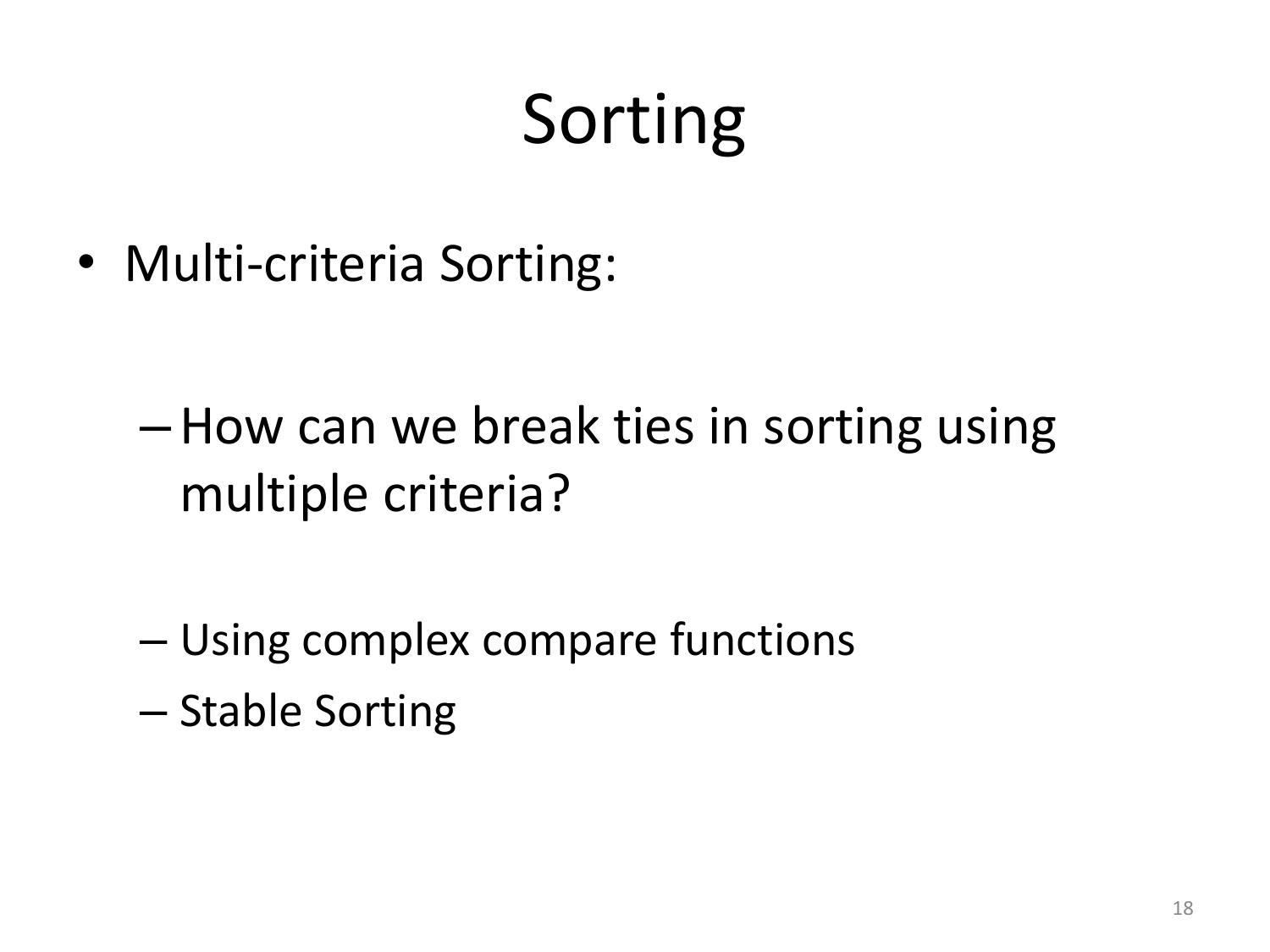## Sorting in C/C++

- cstdlib:
	- bsearch:
		- void\* bsearch (const void\* key, const void\* base, size t num, size\_t size, int (\*compar)(const void\*,const void\*));
	- qsort:
		- void qsort(void \*base, size\_t nel, size\_t width,int (\*compare) (const void \*, const void \*));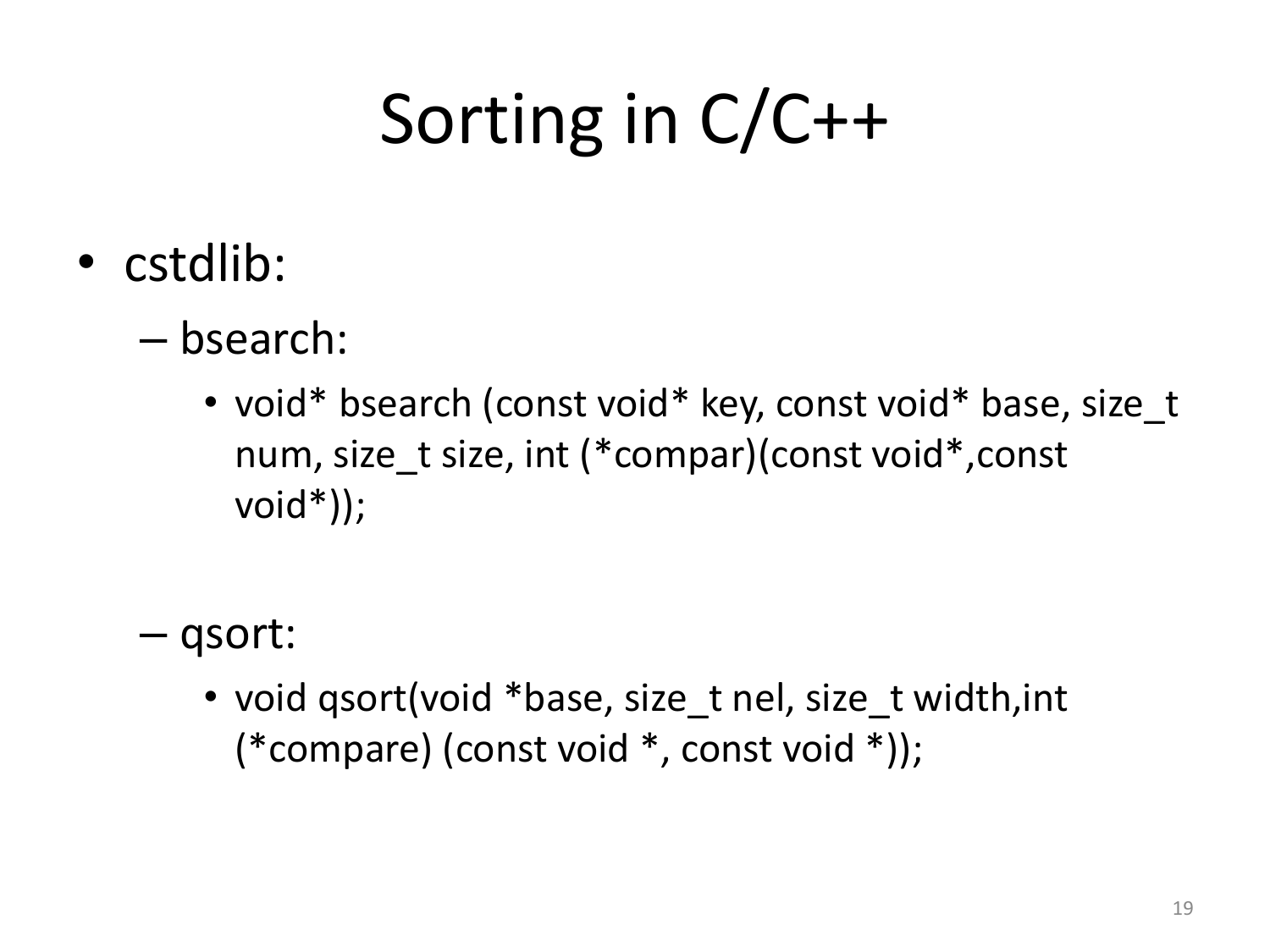# Sorting in C/C++

- algorithm:
	- void sort (RandomAccessIterator first, RandomAccessIterator last);
	- void stable\_sort ( RandomAccessIterator first, RandomAccessIterator last );
	- void nth\_element (RandomAccessIterator first, RandomAccessIterator nth, RandomAccessIterator last);
	- bool is\_sorted (ForwardIterator first, ForwardIterator last);
	- unique (ForwardIterator first, ForwardIterator last);
	- bool binary\_search (ForwardIterator first, ForwardIterator last, const T& val);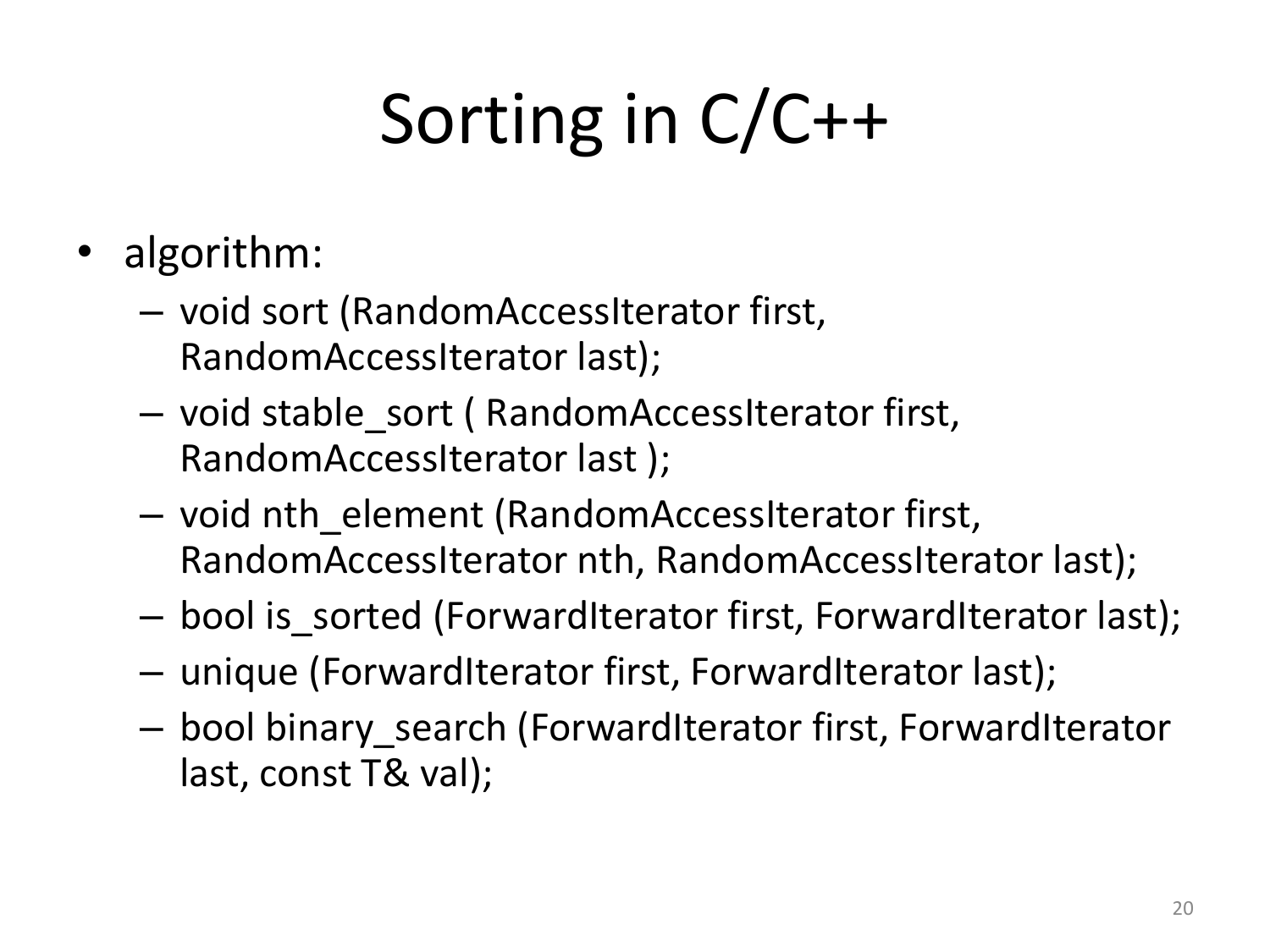## *Vito's Family*

#### **PC/UVa IDs:** 110401/10041, **Popularity:** A, **Success rate:** high **Level:** 1

The famous gangster Vito Deadstone is moving to New York. He has a very big family there, all of them living on Lamafia Avenue. Since he will visit all his relatives very often, he wants to find a house close to them.

Indeed, Vito wants to minimize the total distance to all of his relatives and has

blackmailed you to write a program that solves his problem.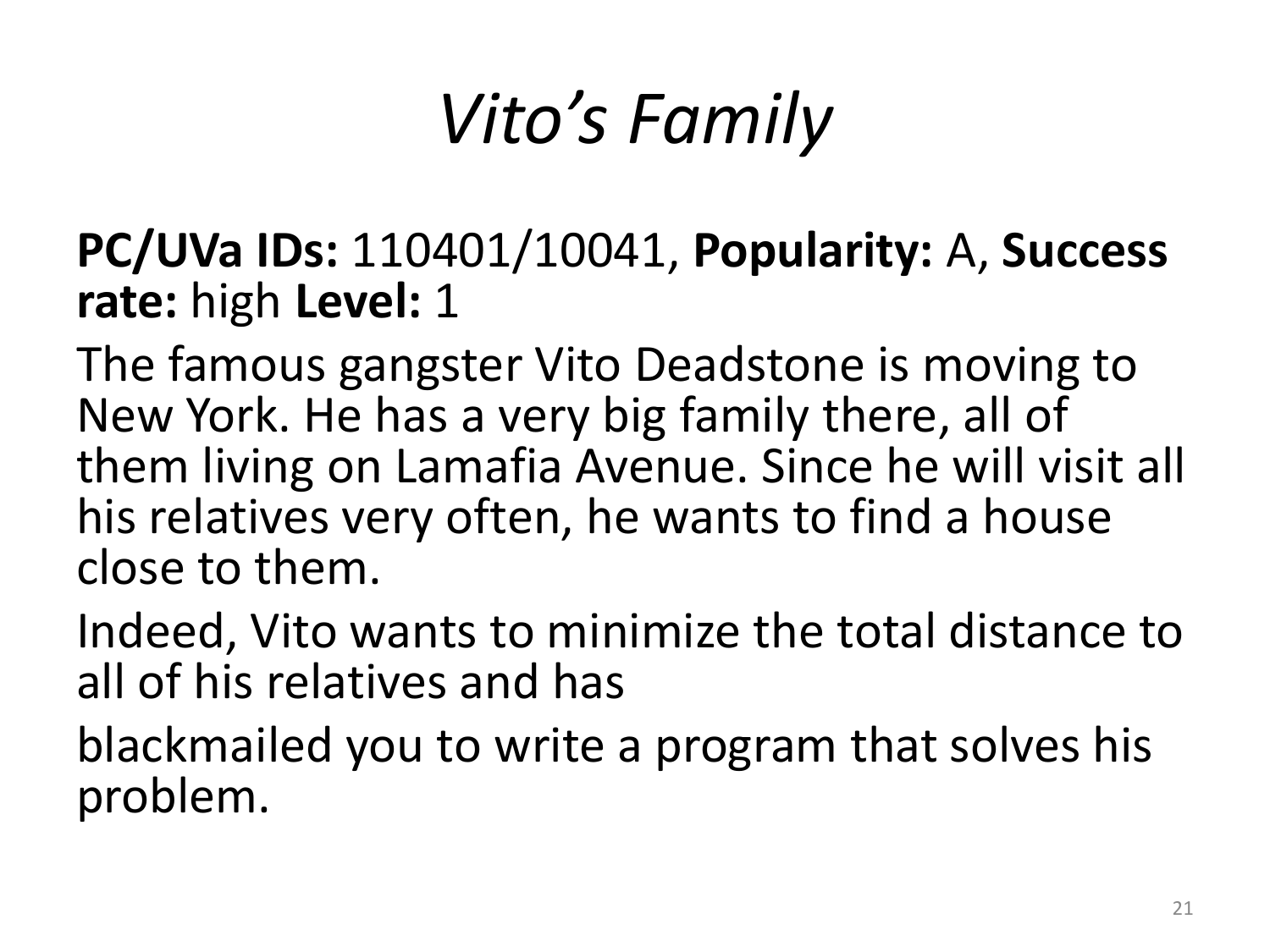# *Vito's Family*

• *Input*

The input consists of several test cases. The first line contains the number of test cases. For each test case you will be given the integer number of relatives *r* (0 *< r <* 500) and the street numbers (also integers) *s*1*, s*2*, . . . , si, . . . , sr* where they live (0 *< si <* 30*,* 000).

Note that several relatives might live at the same street number.

• *Output*

For each test case, your program must write the minimal sum of distances from the optimal Vito's house to each one of his relatives. The distance between two street numbers *si* and *sj* is *dij* = *|si − sj |*.